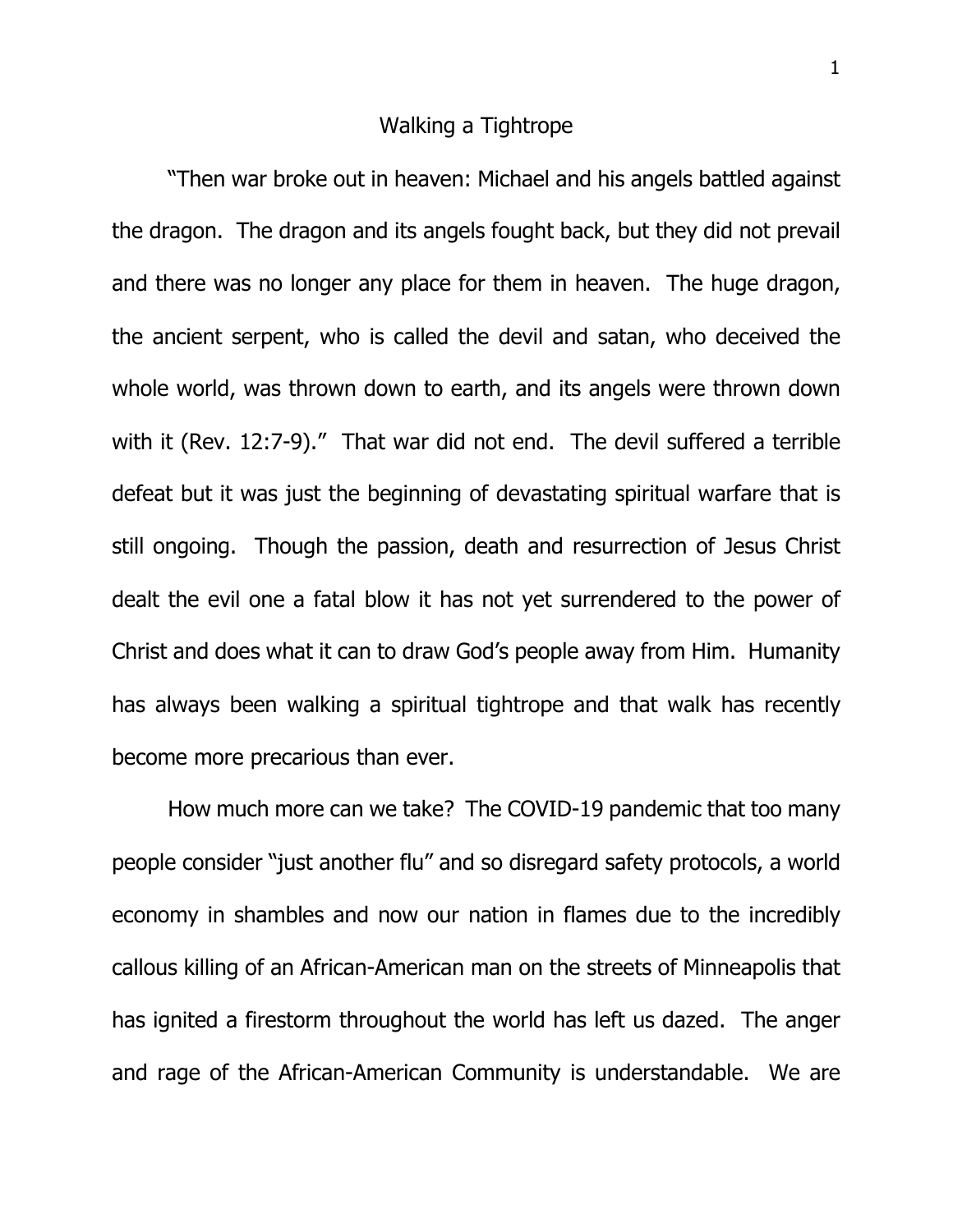broken-hearted, sickened and outraged of yet another African-American man being killed before our eyes. After all, look at the events a few months ago when another young African-American man was taking a Sunday jog and because three self-righteous white men *thought* he fit the description of someone who allegedly committed a burglary, they grabbed their shotguns, got into their pickup trucks to track him down. They found him, confronted him and then killed him. As he lie there dying one of the assailants recorded the killing as another used a horrible epithet to describe the victim. Where was the outrage at that injustice? We have come to a point in our society that needs to be answered by each of us in a spirit of determined conversion. How much more can we take? Enough is enough!

Our history as a country has many proud moments in it but there are an equal number of moments where we ought collectively to hang our heads in shame. These are not issues that can simply be used for political purposes to be bandied about when convenient and then dismissed. The sin of racism is a weapon of satan that confronts us in a real and present danger that must be met head on. As members of the Church we must stand for the more difficult actions of truth and justice instead of the easy wrongs of indifference. We cannot turn a blind eye to these atrocities and still try to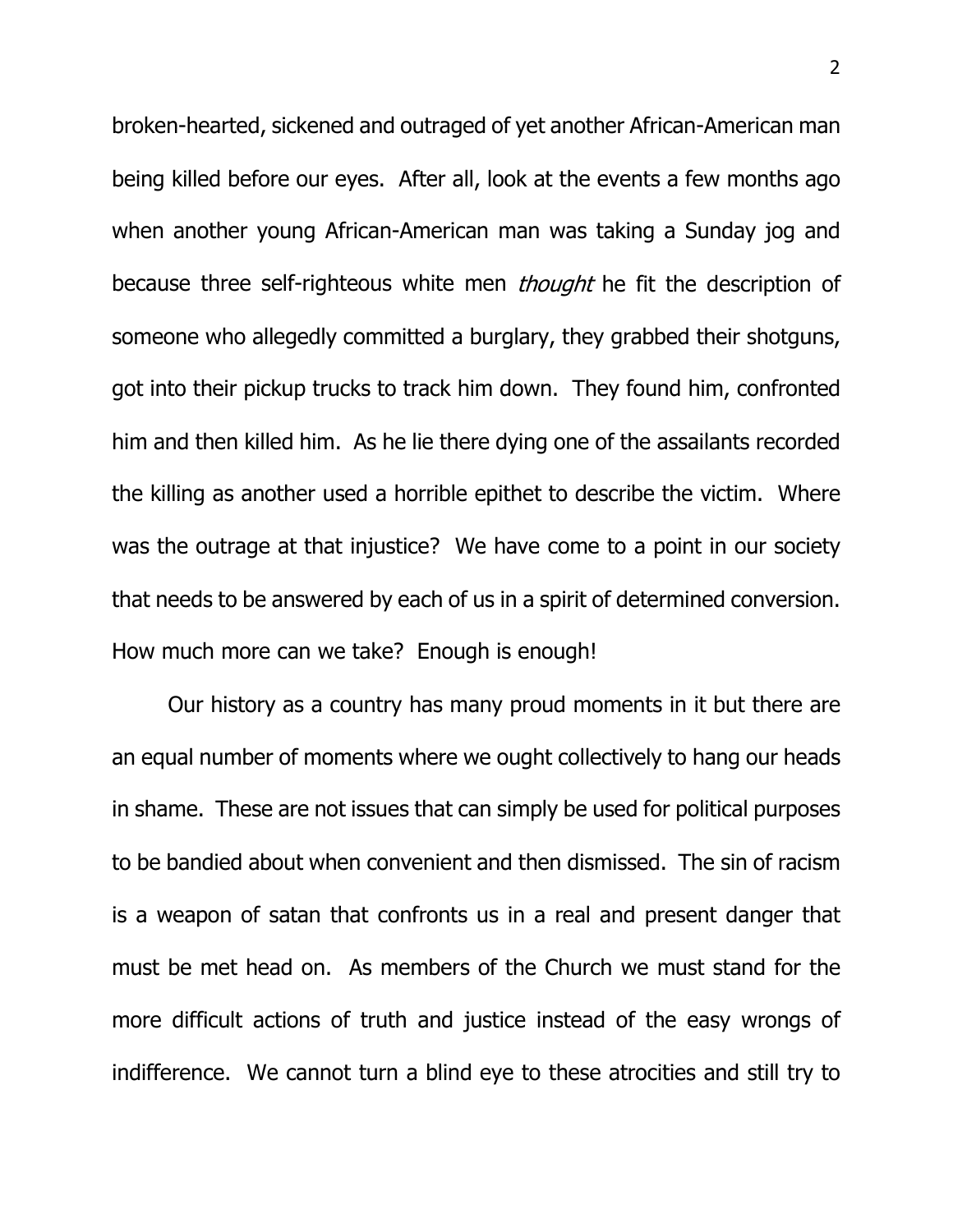profess respect for every human life from the moment of conception to the time of natural death. We must stand in support of communities that are understandably outraged. Too many communities around this country feel their voices are not being heard, that their complaints about racist treatment are unheeded and that we are not doing enough to point out that this deadly work of satan is antithetical to the Gospel of Life. The National Memorial for Peace and Justice in Montgomery, Alabama, is the site of the "Lynching Museum" which graphically displays a memorial to the 4,400 known, documented lynchings of African-American men, women and children in the United States. How many more were there that are not recorded? Those of us old enough remember the riots and civil rights movements of the 1960's protesting inequality on almost every level. I, myself, remember the horrifying reality of segregation in 1966 when I spent several weeks with my uncle, a Franciscan priest, who was serving as chaplain to a Catholic hospital in Meridien Mississippi which ultimately had to close because the nuns who owned and operated the hospital insisted on full integration. The KKK saw to that hospital's demise. Have we gotten any better? A few weeks ago a man in Santee wore a KKK hood to a supermarket as a face mask and then, a few days later, a man and woman in another supermarket wore facemasks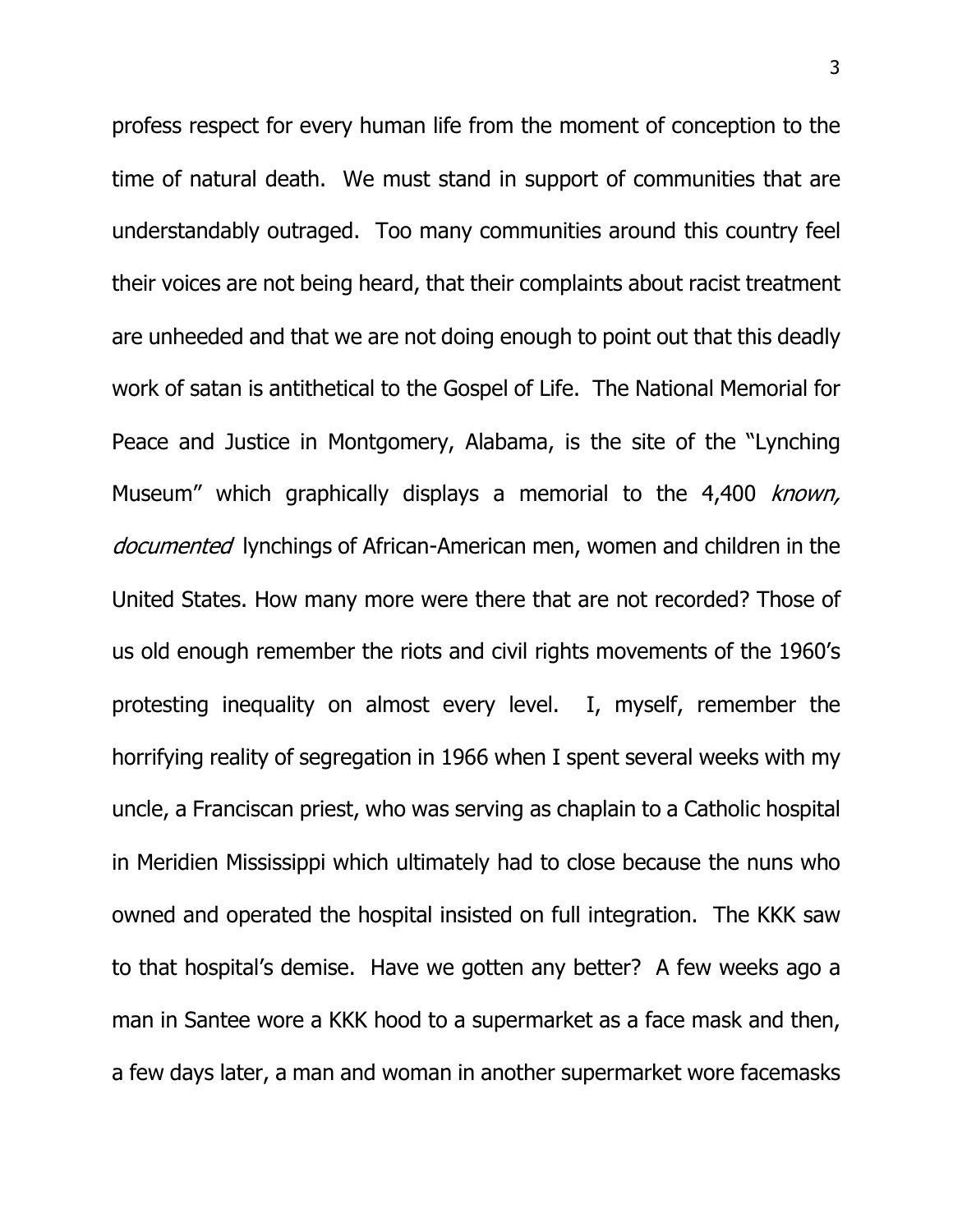emblazoned with nazi swastika's, the most reviled symbol in human history. To be sure, the riots, the destruction of private property, the burning, looting, shooting, stone and Molotov cocktail throwing seen in many of the recent demonstrations is in no way an acceptable response. Yes, racism exists. It exists in *every* race and culture and is a tool of the devil used to divide God's children from one another and it needs to be eradicated. How is this accomplished? It is not accomplished by pushing God out of society as we pretty much have done. Racism will be eradicated only when we see God in every person as precious children of His creation. While we are at it, let's not jump too quickly to condemn every peace officer with the crimes of a criminal few. Try living without the police who for the past few years have been lauded by all of us as "First Responders" and "heroes" because they come to the aid of people who cannot defend themselves and who put their lives on the line every day to keep us safe and to keep society from coming apart. They are with us in the fight for justice. They should be respected, not derided.

We are walking with a precarious balance on a tightrope in America right now. How we will come out of this will be determined by how we walk with God in our lives and push against the evil one who is trying its hardest